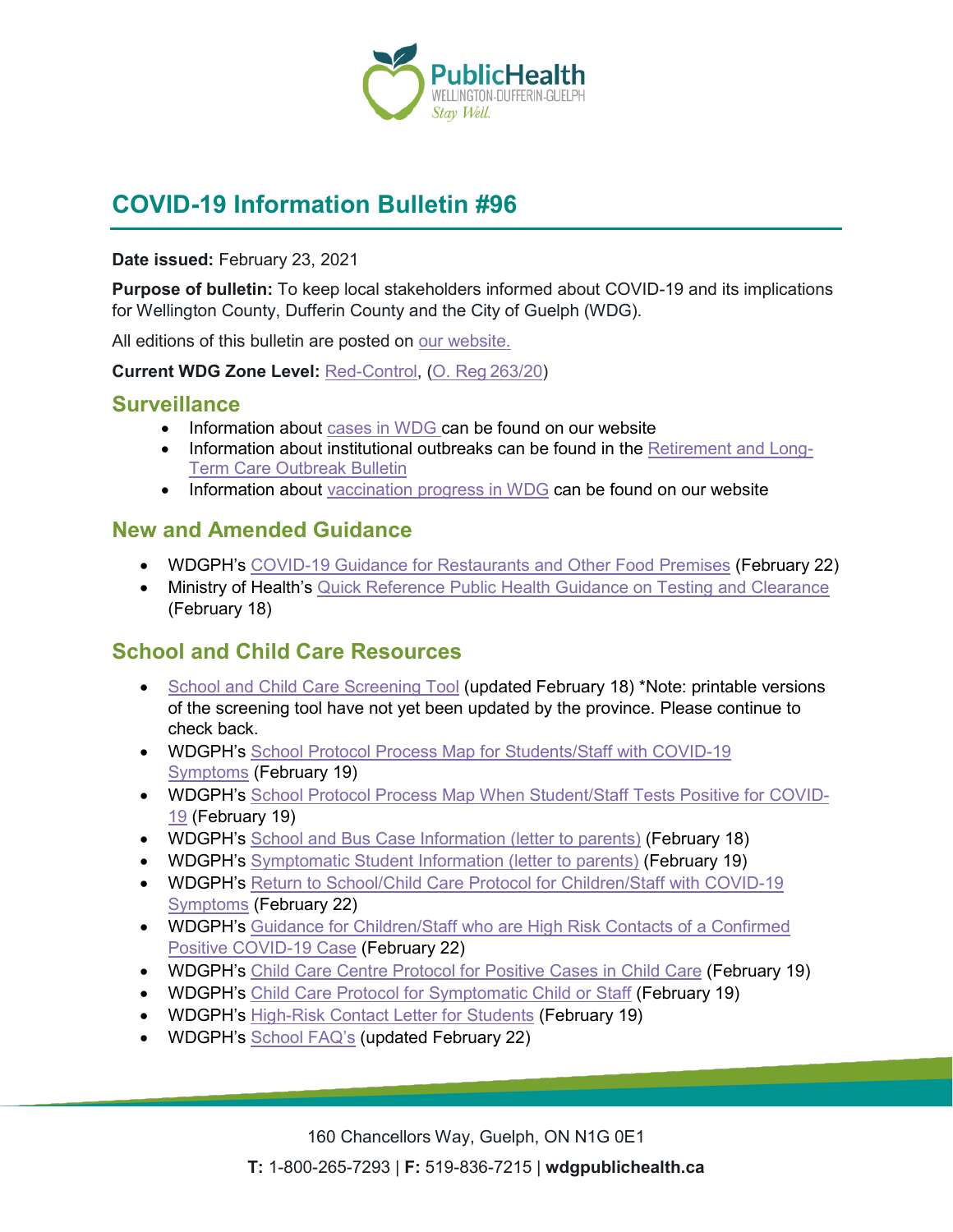

## **Eligible Priority Groups Can Pre-Register for COVID-19 Vaccination**

Eligible priority groups can pre-register for vaccination using the [pre-register system.](https://register.wdgpublichealth.ca/) A list of [eligible groups](https://www.wdgpublichealth.ca/your-health/covid-19-information-workplaces-and-living-spaces/covid-19-information-public/covid-19-5) is available on our website. Vaccination appointments are not yet available for the general public. Please do not call our COVID-19 call centre to pre-register as phone lines are at capacity. No walk-ins will be accepted at clinic locations.

## **Announcements and Changes to Services**

- On February 22, the [Government of Ontario](https://news.ontario.ca/en/release/60416/ontario-supports-training-of-hundreds-of-personal-support-workers) announced it is investing more than \$4.1 million to help train 373 new Personal Support Workers (PSWs) and provide them with additional health and safety resources to ensure the best care for residents in long-term care homes.
- On February 20, the [Government of Canada](https://www.canada.ca/en/public-health/news/2021/02/public-health-agency-of-canada-to-begin-covid-19-testing-at-land-borders-on-monday.html) announced effective February 22, to meet day 1 arrival requirements, travellers entering Canada at land borders, unless exempt, will be required to take a test using a self-swab kit.
- On February 19, the [Government of Ontario](https://news.ontario.ca/en/release/60390/ontario-continues-investing-in-innovative-festivals-and-events) announced it is investing more than \$7 million in 87 local and virtual events and initiatives through the Reconnect Festival and Event Program to support the festival and event sector during COVID-19.
- On February 19, the [Government of Ontario](https://news.ontario.ca/en/release/60389/ontario-administers-over-half-a-million-doses-of-covid-19-vaccines) announced it has administered over 500,000 doses of the COVID-19 vaccines to Phase One priority populations, which now includes adults 80 years of age and older.
- On February 19, the [Government of Ontario](https://news.ontario.ca/en/release/60387/ontario-launches-education-campaign-to-help-workplaces-reopen-safely) announced it is launching new health and safety education campaigns focusing on helping small businesses across the province reopen safely.
- On February 18, [Transport Canada](https://www.canada.ca/en/transport-canada/news/2021/02/transport-canada-fines-two-individuals-for-presenting-falsified-covid-19-test-results.html) announced it has issued fines to two individual passengers for \$10,000 and \$7,000 respectively, for presenting a false or misleading COVID-19 test and for making a false declaration about their health status.

### **Additional Resources**

- WDGPH's [Answers to Your COVID-19 Vaccine Questions](https://www.wdgpublichealth.ca/your-health/covid-19-information-workplaces-and-living-spaces/covid-19-information-public/covid-19-3) (updated February 22)
- PHO's [COVID-19 P.1 Variant of Concern: What We Know So Far](https://www.publichealthontario.ca/-/media/documents/ncov/covid-wwksf/2021/02/wwksf-covid-19-p1-variant-of-concern.pdf?la=en) (February 22)
- PHO's [COVID-19 B.1351 \(501Y.V2\) Variant of Concern –](https://www.publichealthontario.ca/-/media/documents/ncov/covid-wwksf/2021/02/wwksf-covid-19-b1351501yv2-variant-of-concern.pdf?la=en) What We Know So Far (February 22)
- [COVID-19 Vaccine Bulletin #11](https://www.wdgpublichealth.ca/sites/default/files/wdgph_covid-19_vaccine_bulletin_11_feb_18_2021.pdf) (February 18)